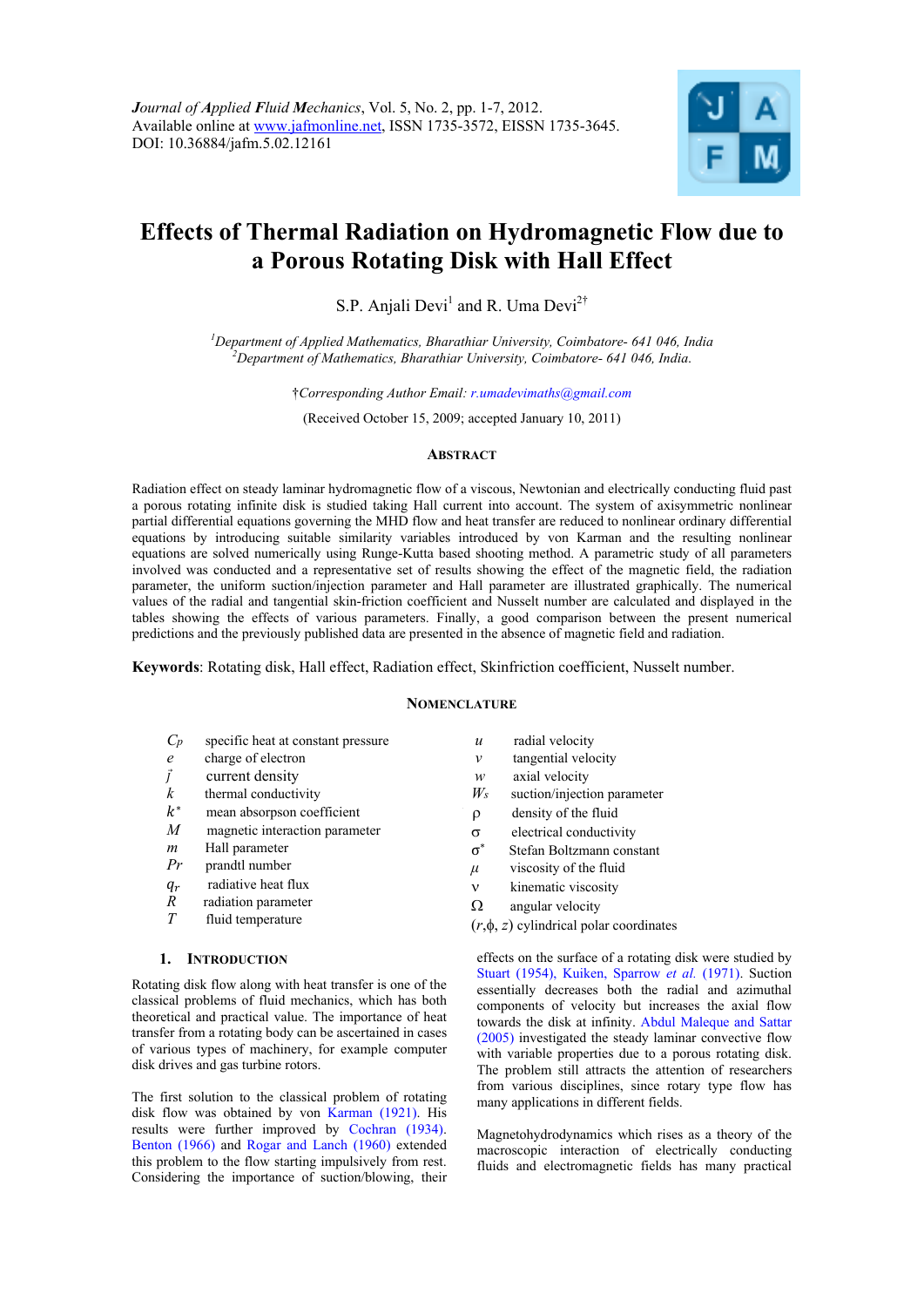applications in astronomy, space physics and geophysics as well as in many engineering fields. Some interesting results on the effects of the magnetic field on the steady flow due to the rotation of a disk of infinite or finite extent was pointed out by El-Mistikawy *et al.* (1990) and Attia and Hassan (2004).

In special, the study of hydromagnetic flows with Hall currents has important engineering application in problems of magnetohydrodynamics generators and of Hall accelerators as well as in flight magnetohydrodynamics. Hassan and Attia (1997) investigated the steady magnetohydrodynamics boundary layer flow due to an infinite disk rotating with uniform angular velocity in the presence of an axial magnetic field. They neglected induced magnetic field but considered Hall current and accordingly solved steady state equation numerically using finite difference approximation. The effect of Hall current on the fluid flow was studied by Hossain (1986) and Raptis and Ram (1984). Attia (1998) investigated the effects of suction as well as injection along with effects of magnetic field in a flow near a rotating disk. It was observed by him that strong injection tends to destabilize the laminar boundary layer but when magnetic field works along with even strong injection, it stabilizes the boundary layer.

Radiation effect on flow and heat transfer is important in the context of space technology and processes involving high temperature. The radiative flows of an electrically conducting fluid with high temperature in the presence of a magnetic field are encountered in electrical power generation, astrophysical flows, solar power technology, space vehicle re entry, nuclear engineering applications and other industrial areas. The thermal radiation of gray and electrically conducting fluid which is emitting and absorbing in a nonscattering medium has been examined by Ali *et al.* (1984), Ibrahim (1990), Raptis *et al.* (2004), Hossain *et al.* (1999) and Takhar *et al.* (1996). In the case of high temperature, radiation effects are quite significant. Recently, radiation and mass transfer effects on MHD free convective dissipative fluid in the presence of peat source/sink was analyzed by.

In the present paper, the steady hydromagnetic laminar flow with heat transfer of a viscous electrically conducting, incompressible flow due to the uniform rotation of a porous disk of infinite extent with an axial uniform steady magnetic field is analyzed in the presence of radiation effects. The uniform suction/ injection is applied through the surface of the disk. The temperature of the disk is maintained at a constant value. The governing non-linear partial differential equations are integrated numerically using Runge-Kutta based shooting method and utilizing Nachtsheim and Swigert (1965) iteration technique. The effect of radiation and Hall current are analysed in detail.

## **2. FORMULATION OF THE PROBLEM**

Effects of thermal radiation on steady hydromagnetic laminar flow due to an infinite porous rotating disk in an electrically conducting fluid with Hall Effect is studied. A non-rotating cylindrical polar coordinate

system  $(r, \varphi, z)$  where *z* is the vertical axis in the cylindrical coordinate system with  $r$  and  $\varphi$  as the radial and tangential axes is chosen. The homogeneous, electrically conducting fluid occupies the region  $z\geq 0$ with the rotating disk placed at  $z = 0$  and rotating with constant angular velocity  $\Omega$  (see Fig. 1). The fluid velocity components are  $(u, v, w)$  in the directions of increasing  $(r, \varphi, z)$  respectively, the pressure is  $P$ , the density of the fluid  $\rho$  and  $T$  is the fluid temperature. The surface of the rotating disk is maintained at a uniform temperature $T_w$ . Far away from the wall, the free stream is kept at a constant temperature  $T_{\infty}$  and at constant pressure $P_{\infty}$ . The fluid is assumed to be gray, emitting, and absorbing heat and the external uniform magnetic field is applied perpendicular to the surface of the disk and has a constant magnetic flux density  $B_0$  which is assumed unchanging with a small magnetic Reynolds number  $(R_m \ll 1)$ . The magnetic Reynolds number is assumed to be small, so that the induced magnetic field is negligible. If the strength of the magnetic field is high, then one cannot neglect the Hall current. This is rather important case for some practical engineering problems.



**Fig. 1.** Sketch of the problem

The governing equations of the fluid flow are given by Equation of Continuity:

$$
\nabla \cdot \vec{q} = 0 \tag{1}
$$

Navier-Stokes equations:

$$
\rho(\vec{q}.\nabla)\vec{q} = -\nabla p + \mu \nabla^2 \vec{q} + (\vec{J} \times \vec{B})
$$
\n(2)

The generalized Ohm's law:

$$
\vec{J} = \sigma \left[ E + \vec{q} \times \vec{B} - \beta(\vec{J} \times \vec{B}) \right]
$$
 (3)

Energy Equation:

$$
\rho C_P(\vec{q}, \nabla) T = k \nabla^2 T - \nabla q_r \tag{4}
$$

The external uniform magnetic field is applied perpendicular to the plane of the disk. Equation (3) expresses the Hall effect, where  $\beta = \frac{1}{en_e}$  is the Hall factor, *ne* is the electron concentration per unit volume and *e* is the charge of electron. Eq. (4) expresses the radiation effect, where  $q_r = -\frac{4\sigma^*}{3k^*}$  $\frac{\partial T^4}{\partial z}$  and the above set of equations takes the following form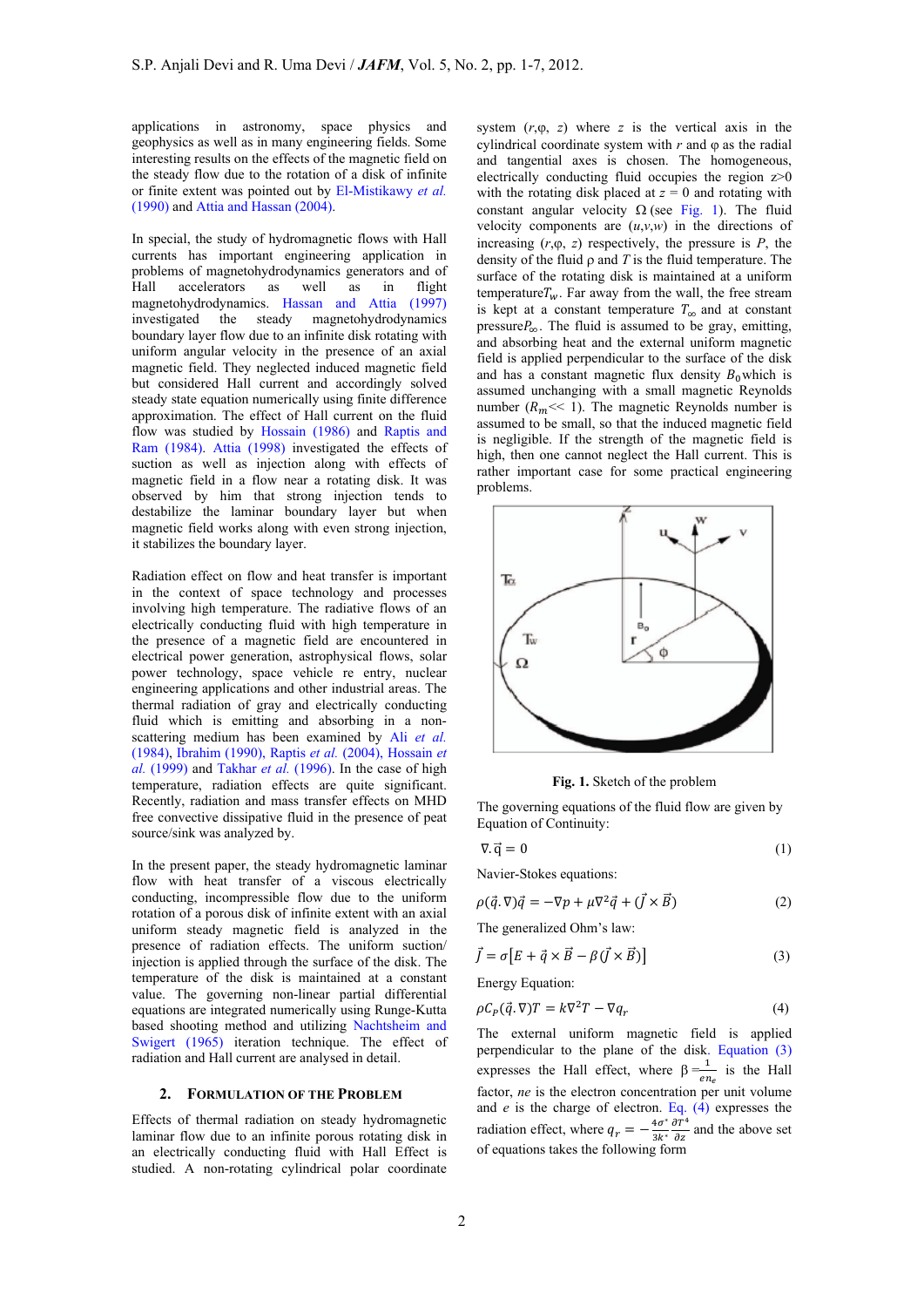$$
\frac{\partial u}{\partial r} + \frac{u}{r} + \frac{\partial w}{\partial z} = 0
$$
\n(5)

$$
\rho \left( u \frac{\partial u}{\partial r} - \frac{v^2}{r} + w \frac{\partial u}{\partial z} \right) + \frac{\partial p}{\partial r} = \mu \frac{\partial^2 u}{\partial r^2} + \mu \frac{\partial}{\partial r} \left( \frac{u}{r} \right) + \mu \frac{\partial^2 u}{\partial z^2} - \frac{\sigma B_0^2}{(1 + m^2)} (u - mv)
$$
\n(6)

$$
\rho \left( u \frac{\partial v}{\partial r} + \frac{uv}{r} + w \frac{\partial v}{\partial z} \right) = \mu \frac{\partial^2 v}{\partial r^2} + \mu \frac{\partial}{\partial r} \left( \frac{v}{r} \right) + \mu \frac{\partial^2 v}{\partial z^2} - \frac{\sigma B_0^2}{(1 + m^2)} (v + mu)
$$
\n(7)

$$
\rho \left( u \frac{\partial w}{\partial r} + w \frac{\partial w}{\partial z} \right) + \frac{\partial p}{\partial z} + \mu \frac{\partial}{\partial r} \left( \frac{\partial w}{\partial r} \right) + \frac{\mu}{r} \frac{\partial w}{\partial r} + \mu \frac{\partial}{\partial z} \left( \frac{\partial w}{\partial z} \right) \tag{8}
$$

$$
\rho C_P \left( u \frac{\partial T}{\partial r} + w \frac{\partial T}{\partial z} \right) = k \frac{\partial^2 T}{\partial r^2} + \frac{k}{r} \frac{\partial T}{\partial r} + k \frac{\partial^2 T}{\partial z^2} - \frac{\partial q_r}{\partial z} \tag{9}
$$

where  $\sigma$  is the electrical conductivity,  $C_p$  is the specific heat at constant pressure,  $q_r$  is the radiative heat flux and  $m (= \sigma \beta B_0)$  is the Hall parameter.

Appropriate boundary conditions for the flow induced by an infinite disk  $(z = 0)$  which is started by impulsively into steady rotation with constant angular velocity  $\Omega$  and a uniform suction/injection  $w<sub>s</sub>$ through the disk are given by

$$
\begin{cases} u = 0, v = \Omega r, w = w_s, T = T_w \text{ at } z = 0 \\ u \to 0, v \to 0, T \to T_{\infty}, P \to P_{\infty} \text{ as } z \to 0 \end{cases} \tag{10}
$$

By using the Rosseland approximation for radiation for an optically thick layer, one can write

$$
q_r = -\frac{4\sigma^*}{3k^*} \frac{\partial T^4}{\partial z} \tag{11}
$$

where  $\sigma^*$  is the Stefan-Boltzmann constant and  $k^*$  is the mean absorption coefficient.

It is assumed that the temperature differences within the flow are such that the term  $T<sup>4</sup>$  may be expressed as a linear function of temperature. This is accomplished by expanding  $T^4$  in a Tailor series about  $T_{\infty}$  and neglecting higher order terms, we get

$$
T^4 \cong 4T_{\infty}^3 T - 3T_{\infty}^4 \tag{12}
$$

In view of Eqs.  $(11)$  and  $(12)$ , Eq.  $(9)$  reduces to

$$
\rho C_P \left( u \frac{\partial \tau}{\partial r} + w \frac{\partial \tau}{\partial z} \right) = k \frac{\partial^2 \tau}{\partial r^2} + \frac{k}{r} \frac{\partial \tau}{\partial r} + k \frac{\partial^2 \tau}{\partial z^2} + \frac{16\sigma^* \tau_{\infty}^3}{3k^*} \frac{\partial^2 \tau}{\partial z^2}
$$
\n(13)

#### **3. SIMILARITY TRANSFORMATION**

To obtain the solutions of the governing equations, following von Karmann, a dimensionless normal distance from the disk,  $\eta = z(\Omega/\nu)^{\frac{1}{2}}$  is introduced along with the following representations for the radial, tangential and axial velocities, pressure and temperature distributions:

$$
\begin{cases}\nu = \Omega r F(\eta), \nu = \Omega r G(\eta) & \nu = (\Omega \nu)^{\frac{1}{2}} H(\eta) \\
P - P_{\infty} = 2 \mu \Omega p(\eta) \text{ and } T - T_{\infty} = \Delta T \Theta(\eta)\n\end{cases}
$$
\n(14)

where  $v$  is a uniform kinematic viscosity of the fluid and  $\Delta T = T_w - T_\infty$ . Equations (5), (7) and (9) in this case reduce to the system

$$
2F + H' = 0
$$
\n
$$
F'' - HF' - F^2 + G^2 - \frac{M}{(1 + m^2)}(F - mG) = 0
$$
\n(15)

$$
G'' + HG' - 2FG - \frac{M}{(4\pi\omega^2)}(G + mF) = 0
$$
 (16)

And 
$$
(1+m^2)^{(d+mt)} = 0
$$
 (17)

$$
\Theta \text{-} Pr H \Theta' \text{-} \frac{4}{3R} \theta = 0 \tag{18}
$$

where  $M = \frac{\sigma B_0}{\Omega \rho}$  is the magnetic parameter,  $Pr = \frac{\mu C_P}{k}$  is the Prandtl number and  $\frac{k^*k}{4\sigma^*}T_{\infty}^3$  is the radiation parameter. The boundary conditions (10) transform to

$$
\begin{cases}\nF(0) = 0, G(0) = 1, H(0) = W_s, \Theta(0) = 1 \\
F(\infty) = G(\infty) = \Theta(\infty) = p(\infty) = 0\n\end{cases}
$$
\n(19)

where  $W_s = w_s / \sqrt{v \Omega}$  represents a uniform suction when  $W_s$  < 0 and injection when  $W_s$  > 0 at the surface. The boundary conditions (19) imply that both the radial velocity  $(F)$ , the tangential velocity $(G)$ , temperature and pressure vanish sufficiently far away from the rotating disk, whereas the axial velocity component (*H*) is anticipated to approach a yet unknown asymptotic limit for sufficiently large n-values.

The skin friction coefficients and the Nusselt number are given by the Newtonian formulas:

$$
\tau_t = \left[ \mu \left( \frac{\partial v}{\partial z} + \frac{1}{r} \frac{\partial w}{\partial \varphi} \right) \right]_{z=0} = \mu G' \Omega (Re)^{\frac{1}{2}}
$$

$$
\tau_t = \left[ \mu \left( \frac{\partial u}{\partial z} + \frac{\partial w}{\partial r} \right) \right]_{z=0} = \mu F' \Omega (Re)^{\frac{1}{2}}
$$

Hence the tangential and radial skin-frictions are respectively given by

$$
(Re)^{\frac{1}{2}}C_{f} = G'(0)
$$
 (20)

$$
(Re)\overline{{}^z}C_{f_r} = F'(0) \tag{21}
$$

Rate of heat transfer is given by

$$
q = -(k\frac{\partial t}{\partial z})_{z=0} = -k\Delta T \left(\frac{0}{v}\right)^{\frac{1}{2}} \Theta'(0)
$$
\n(22)

Hence the Nusselt number(*Nu*) is obtained as

$$
(Re)^{-\frac{1}{2}}Nu = -\Theta'(0)
$$
 (23)

where  $Re (= \Omega r^2/v)$  is the rotational Reynolds number.

#### **4.METHOD OF SOLUTION**

Equations (15)-(18) are highly nonlinear and cumbersome to solve. Hence they are solved numerically using RK-Fourth order based shooting method with the utilization of Natchtsheim and Swigirt iteration scheme for satisfaction of the asymptotic boundary conditions, for different values of the physical parameters Magnetic interaction parameter (*M*), Radiation parameter $(R)$ , Suction/injection parameter (*Ws*)and Hall parameter(*m*).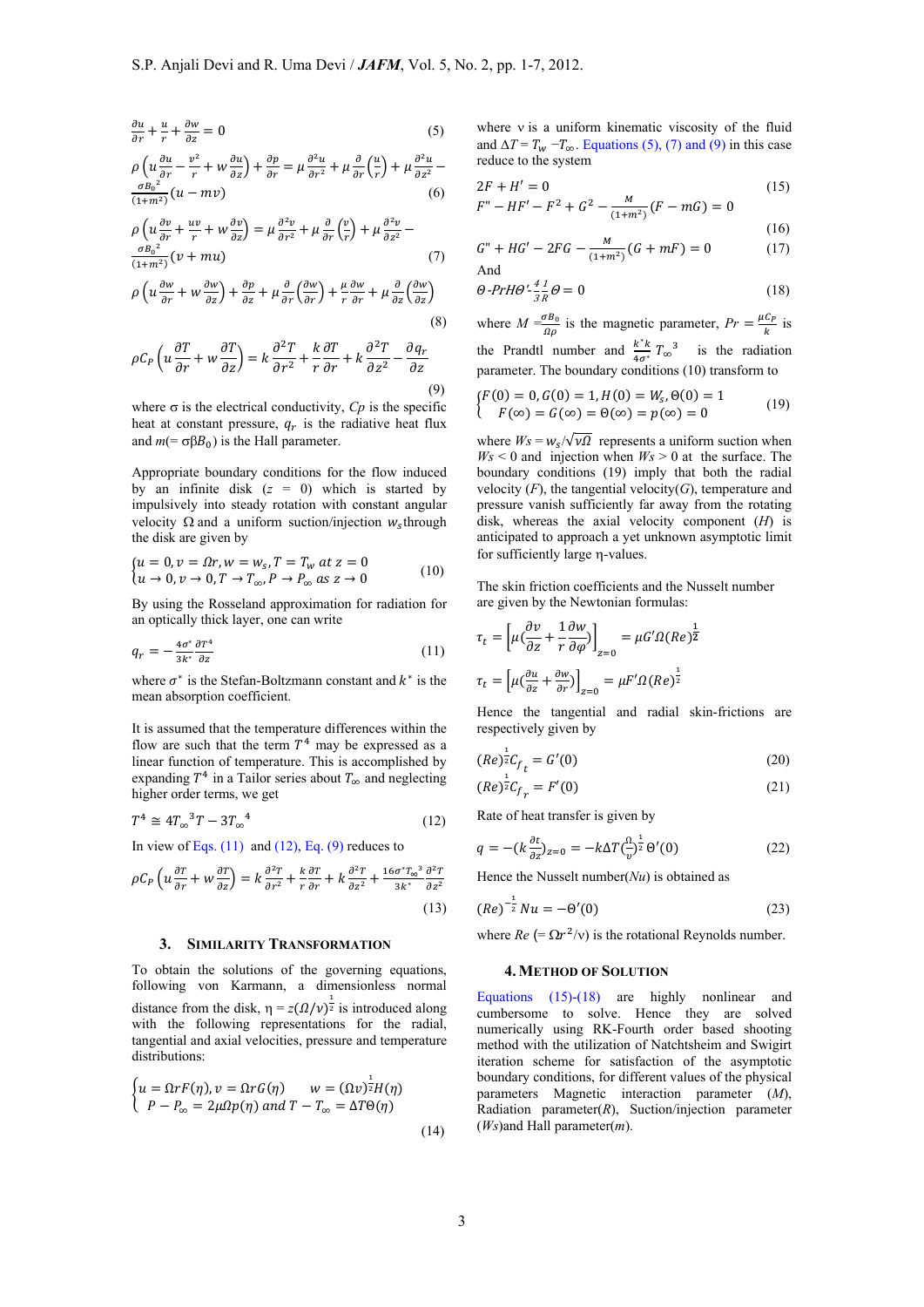## **5. RESULTS AND DISCUSSION**

As a result of the numerical calculations, the velocity and temperature distributions for the flow are obtained from Eqs. (15)-(18) and are displayed in Figs. 2-5 for different values of *M* (magnetic parameter), *m* (hall parameter) *R* (radiation parameter) and *Ws*  (suction/injection parameter). In the present analysis the fluid considered is air. For air  $(Pr = 0.71)$ . We have confined our analysis to the case when we have suction and injection velocities that is when  $(W_s) < 0$  and  $(W_s)$  $> 0.$ 

**Table 1** Numerical values of the radial and tangential skin friction coefficients and the rate of heat transfer coefficient for  $Pr = 0.71$  and  $M = m = 0$  and  $1/R \rightarrow 0$ 

| W,             | Present            |                           |               |  |
|----------------|--------------------|---------------------------|---------------|--|
|                | $\overline{F}'(0)$ | $-G'(0)$                  | $-\theta'(0)$ |  |
| 4              | 0.243043           | 0.289210e-1               | 0.150101e-4   |  |
| 3              | 0.309185           | 0.602989e-1               | 0.126771e-2   |  |
| $\overline{2}$ | 0.398941           | 0.135959                  | 0.116090e-1   |  |
| 1              | 0.489481           | 0.302173                  | 0.850176e-1   |  |
| 0              | 0.510214           | 0.615926                  | 0.326831      |  |
| $-1$           | 0.389564           | 1.175221                  | 0.793069      |  |
| $-2$           | 0.242416           | 2.038527                  | 1.437784      |  |
| -3             | 0.165576           | 3.012142                  | 2.135586      |  |
| $-4$           | 0.124738           | 4.220518                  | 2.842382      |  |
|                |                    |                           |               |  |
| $W_s$          |                    | Kelson and Desseaux[(12)] |               |  |
|                | F'(0)              | $-G'(0)$                  | $-\theta'(0)$ |  |
| 4              | 0.243044           | 0.289211e-1               | 0.107326e-4   |  |
| 3              | 0.309147           | 0.602893e-1               | 0.576744e-3   |  |
| 2              | 0.398934           | 0.135952                  | $0.110135e-1$ |  |
| $\overline{1}$ | 0.489481           | 0.302173                  | 0.848848e-1   |  |
| 0              | 0.510233           | 0.615922                  | 0.325856      |  |
| $-1$           | 0.389569           | 1.175222                  | 0.793048      |  |
| $-2$           | 0.242421           | 2.038527                  | 1.437782      |  |
| -3<br>$-4$     | 0.165582           | 3.012142                  | 2.135585      |  |

In order to highlight the validity of the numerical computations adopted in the present investigation, some of our results have been compared with those of Kelson and Desseaux (1971) when there is no magnetic field and radiation parameter which are displayed through Table 1. The comparisons show excellent agreement, hence an encouragement for the use of the present numerical computations.

Figures 2a-2d show the effect of the magnetic field on velocity and temperature profiles. Radial, tangential and axial velocity decelerate as *M* increases as shown in Figs. 2a, 2b and 2c. A drag like force called Lorentz force is generally created due to the introduction of the magnetic field which has the tendency to decelerate the flow around the disk at the expense of increasing its temperature.

Figures 3a, 3b, 3c and 3d show the *F*, *G*, −*H* and  $\theta$  profiles at different values of *m*. From Fig. 3b we observe that the Hall parameter *m* has slightly

increasing effect on the tangential velocity. Unlike the tangential velocity, the parameter *m* has a marked effect on radial and axial velocity profiles as seen in Figs. 3a and 3c. It is observed that, due to an increase in the values of *m* within 0.0 and 2.0, both the radial and axial velocity increase. But if the magnitude of *m* is increased beyond the limit of 2.0, the velocity profiles show a decreasing effect. This is due to the fact that for large value of  $m$ , the term  $1/(1+m^2)$  is very small and hence the resistive effect of the magnetic field is diminished.

The Hall current parameter *m* and magnetic interaction parameter *M* do not enter directly into the energy Eq. (19) but its influence come through the momentum Eqs. (16) and (17). Figure 2d and Fig. 3d show the variation of temperature distribution  $\theta$  for different values of *M* and *m* respectively. From Fig. 2d, it is observed that temperature increases with the increasing value of *M*. However it is insignificant. The temperature decreases with the increasing value of Hall parameter *m*which is shown through Fig. 3d.

The effects of thermal radiation parameter  $R$  for  $M =$ 1.0,  $m = 0.5$ ,  $W_s = -1.0$  and  $Pr = 0.71$  on the temperature is shown in Fig. 4a and it is seen that the radiation parameter  $(R)$  caused reductions in the fluid temperature  $\theta$ . The Nusselt number increases with the increasing values of *R* which is shown in Fig. 4b. The effects of suction and injection parameter (*Ws*) for *M* = 1.0,  $m = 0.5$ ,  $R = 1.0$  and  $Pr = 0.71$  on the radial, tangential, axial velocity and temperature are shown in Figs. 5a-5d. From these figures, it is seen that the effect of suction is to decrease the radial, tangential and axial velocity components and temperature whereas the effect of injection is to increase the radial, tangential and axial velocities and temperature distribution.

Numerical values for skin friction coefficients, Nusselt number are obtained for various values of *M*,*m*,*R* and *Ws* and they are displayed through Table 2.

**Table 2** Variation of  $F'(0)$ , − $G'(0)$  and − $\theta'(0)$  at the disk surface with *M*,*m*,*R* and *Ws.* 

| W <sub>s</sub><br>M<br>R<br>$\mathfrak{m}$ | F(0)   | $-G(0)$ | $-\theta(0)$ |
|--------------------------------------------|--------|---------|--------------|
| 0.0<br>1.0<br>$-1.0$<br>0.5                | 0.3916 | 1.1779  | 0.3772       |
| 1.0<br>$-1.0$<br>0.5<br>0.5                | 0.4072 | 1.4325  | 0.3724       |
| 1.0<br>0.5<br>1.0<br>$-1.0$                | 0.4299 | 1.6342  | 0.3700       |
| 1.5<br>0.5<br>1.0<br>$-1.0$                | 0.4538 | 1.8061  | 0.3682       |
| 0.5<br>1.0<br>$-1.0$<br>2.0                | 0.4774 | 1.9590  | 0.3668       |
| 1.0<br>0.0<br>1.0<br>$-1.0$                | 0.2510 | 1.6570  | 0.3496       |
| 1.0<br>$-1.0$<br>1.0<br>1.0                | 0.5126 | 1.5392  | 0.3818       |
| 1.0<br>2.0<br>$-1.0$<br>1.0                | 0.5298 | 1.3973  | 0.3891       |
| 1.0<br>5.0<br>1.0<br>$-1.0$                | 0.4771 | 1.2657  | 0.3876       |
| 1.0<br>10<br>1.0<br>$-1.0$                 | 0.4400 | 1.2198  | 0.3837       |
| 1.0<br>0.5<br>1.0<br>$-1.0$                | 0.4299 | 1.6343  | 0.3700       |
| 1.0<br>0.5, 3.0<br>$-1.0$                  | 0.4299 | 1.6343  | 0.5590       |
| 1.0<br>5.0<br>$-1.0$<br>0.5                | 0.4299 | 1.6343  | 0.6306       |
| 1.0<br>0.5<br>10<br>$-1.0$                 | 0.4299 | 1.6343  | 0.6992       |
| 1.0<br>0.520<br>$-1.0$                     | 0.4299 | 1.6343  | 0.7400       |
| 1.0<br>0.5<br>1.0<br>2.0                   | 0.4324 | 0.4442  | 0.0371       |
| 1.0<br>0.5<br>1.0<br>1.0                   | 0.4894 | 0.6805  | 0.1003       |
| 1.0<br>0.5<br>1.0<br>0.0                   | 0.4952 | 1.0626  | 0.1758       |
| 1.0<br>0.5<br>$-1.0$<br>1.0                | 0.4299 | 1.6343  | 0.3692       |
| 1.0<br>0.5<br>$-2.0$<br>1.0                | 0.3360 | 2.3933  | 0.6368       |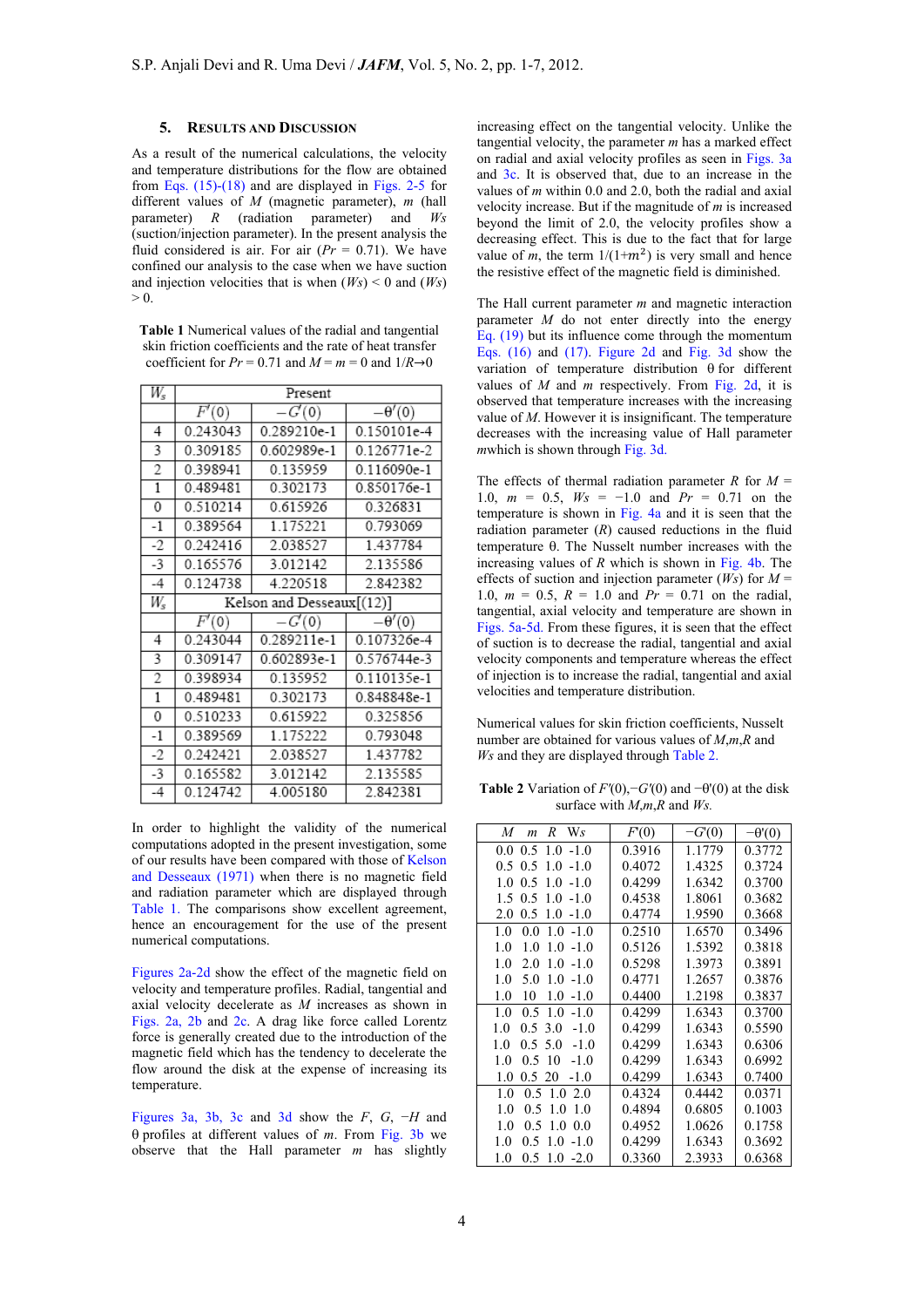

**Fig. 2.**Variation of radial, tangential and axial velocity profile and temperature distribution for different values of *M*  and for  $m = 0.5, W = -1.0, R = 1.0$  &  $Pr = 0.71$ .



**Fig. 3.**Variation of radial, tangential and axial velocity profiles and temperature distribution for different values of *m*  and for  $M = 1.0, W = -1.0, R = 1.0$  &  $\dot{P}r = 0.71$ .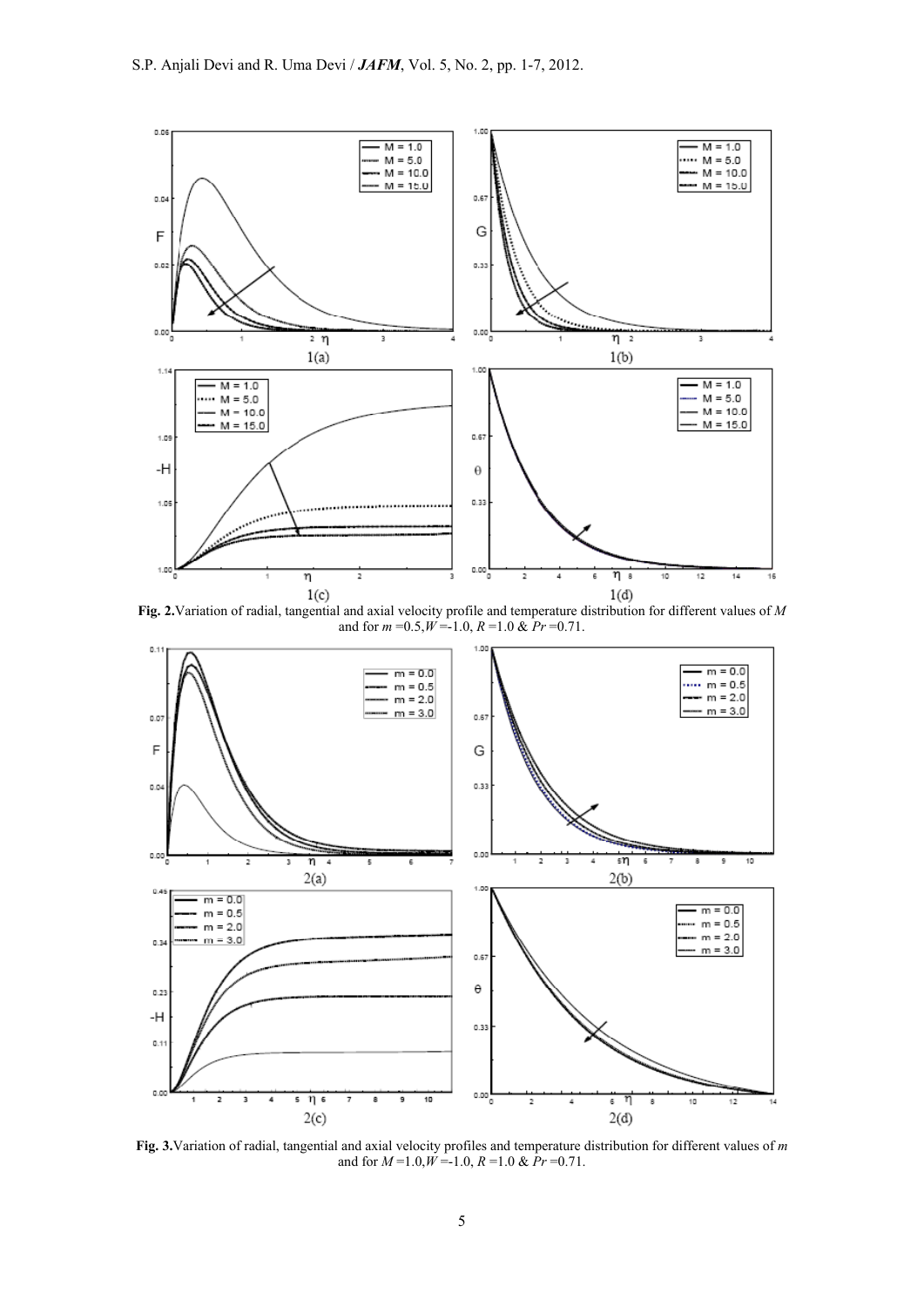

**Fig. 4. (a)** Variation of temperature distribution for different values of *R* and for  $W = -1.0$ ,  $m = 0.5$ ,  $M = 1.0$  & *Pr* = 0.71. **(b)** Variation of skin friction profile for  $R = 1, 2 \& 3$ 



and for  $m = 0.5$ ,  $M = 1.0$ ,  $R = 1.0$  &  $Pr = 0.71$ .

From Table 2, it is seen that the increase in *M* lead to increase in radial and tangential skin frictions respectively whereas its influence is to decrease the rate of heat transfer. The effect of *m* has increasing trend over radial skin-friction for  $0 \le m \le 2.0$  where as it has a decreasing for  $m \geq 2$ . The tangential skin-friction increases with an increasing value of the Hall parameter *m*. It can be seen that the Nusselt number increases with an increasing value of *R*. It is noted that the values of the radial and tangential skin friction and the rate of heat transfer coefficients decrease for increasing values of injection velocity. It is also noted from this table that increasing the suction velocity leads to decrease in the

radial skin friction coefficient and the tangential skinfriction coefficient while its effect is to increase the rate of heat transfer coefficient.

## **6. CONCLUSION**

In this paper, the effect of thermal radiation on steady laminar convective hydrodynamic flow of an electrically conducting fluid over a porous rotating infinite disk was studied taking hall current into account. The Nachtsheim and Swigert [20] iteration technique based on fourth-order Range-Kutta and Shooting method has been employed to complete the